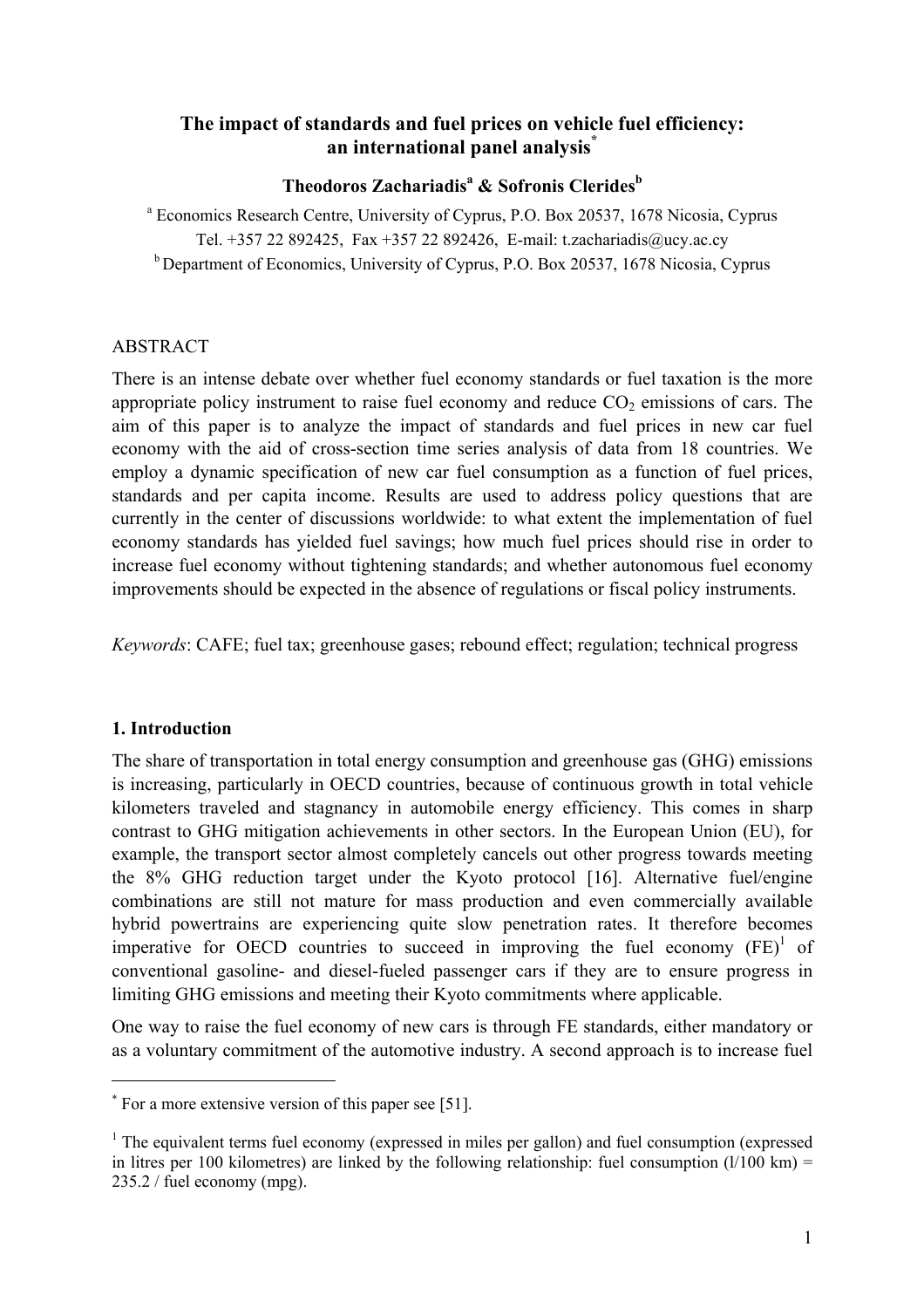taxation in order to induce purchases of more efficient cars and discourage private car travel. Mandatory fuel economy standards have been in force in the United States since 1978 (although, with a small exception for light duty trucks, they have not been tightened since 1990). Other countries followed later, and currently Australia, Canada, China, the EU, Japan, Switzerland, South Korea and Taiwan implement some type of  $FE$  or  $CO<sub>2</sub>$  standard.

It is generally acknowledged that the adoption of standards has induced fuel economy improvements, or at least it has ensured that the fuel economy of new cars will not deteriorate despite consumer preferences for extra energy-consuming amenities and safety features. This seems to be confirmed by observing the evolution of fuel economy over time and its close relation to the existence of standards or voluntary targets; Figure 1 shows this relationship for the US and the EU. Post-1982 FE improvements are particularly noteworthy because fuel prices decreased sharply after 1982, so that these improvements cannot be attributed to high fuel prices.

Supporters of standards cite the myopic behavior of both consumers and producers and conclude that FE regulations may be more successful than fuel taxes. For example, Glazer and Lave [23] argue that, despite higher fuel prices, both consumers and manufacturers may prefer to wait until uncertainty about technology or gasoline prices is resolved before making purchase decisions or undertaking costly research on more efficient cars respectively. Hence, even if an increase in the price of gasoline has powerful effects, those effects may be delayed and regulation may have a more immediate impact. A similar argument for standards is provided by [27] and [30], who claim that standards are effective because of failures in the market for fuel economy. They cite several studies reporting that consumers are myopic, i.e. they undervalue the potential cost savings of fuel efficient cars, so that higher fuel prices would have a smaller impact on fuel economy than regulations.

However, there are voices arguing against standards and favoring increases in fuel taxes instead. Among opponents of FE regulations, some analysts express doubts whether the current type of Corporate Average Fuel Economy (CAFE) standards are appropriate and suggest that, if the CAFE system is to be retained, a number of improvements should be introduced [39, 43]. Other analysts reject the idea of any type of standard whatsoever [5, 38, 40, 46] and claim that increasing gasoline tax by a small amount would yield the same energy conservation effect with CAFE at significantly lower welfare costs.

There is also currently an intense debate on fuel economy regulations in the EU. In a voluntary agreement with the European Commission in the late 1990s [13], the automobile industry made a commitment that by 2008/2009 the average (sales-weighted) new passenger car will emit 140 grams of  $CO<sub>2</sub>$  per kilometer, compared to the 1995 average of 185 g/km. As the deadline approaches and this target will most probably not be met [37, 49], discussions among stakeholders have become intensive again. In Europe, however, the question is not whether to impose higher fuel taxes or standards as fuel taxation is already high [19]. EUwide discussions focus on whether the automotive industry's commitment should be expanded in the future and whether a mandatory standard should be imposed: a target of 120  $CO<sub>2</sub> g/km$  is mentioned for the year 2012 or later.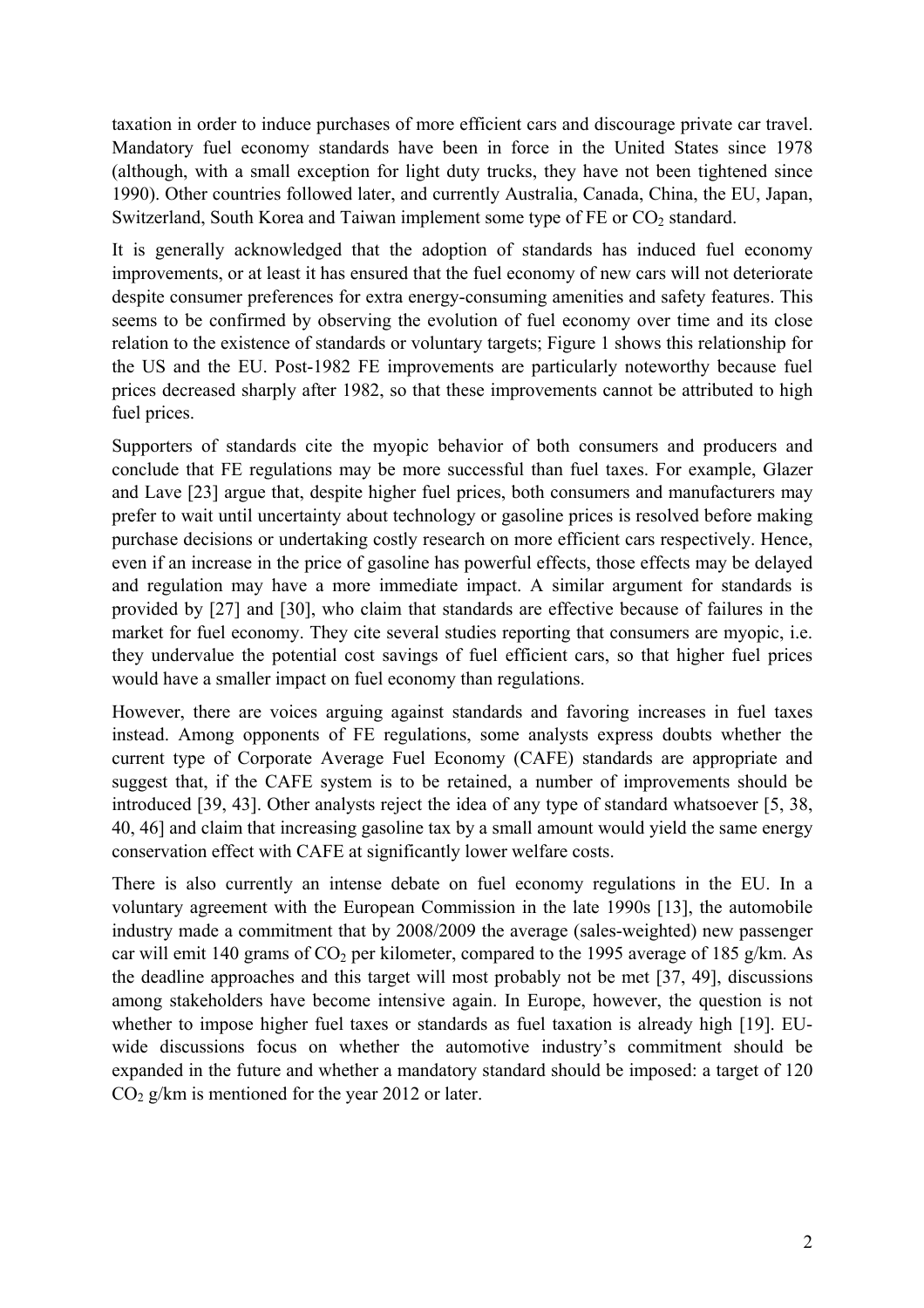

**Figure 1:** *(a)* Evolution of new-car fuel consumption in the US and the EU and the corresponding CAFE standard (for the US) and voluntary  $CO<sub>2</sub>$  target (for the EU). US data come from [32]; for compilation of EU data see [49]. The international oil price in real terms, taken from [8], is also shown. *(b)* New-car fuel consumption in Japan and four EU countries.

In view of these and similar discussions around the world, the aim of this paper is to analyze the impact of FE standards and fuel prices on new car fuel economy with the aid of time series analysis of data from several countries worldwide. Similar work was previously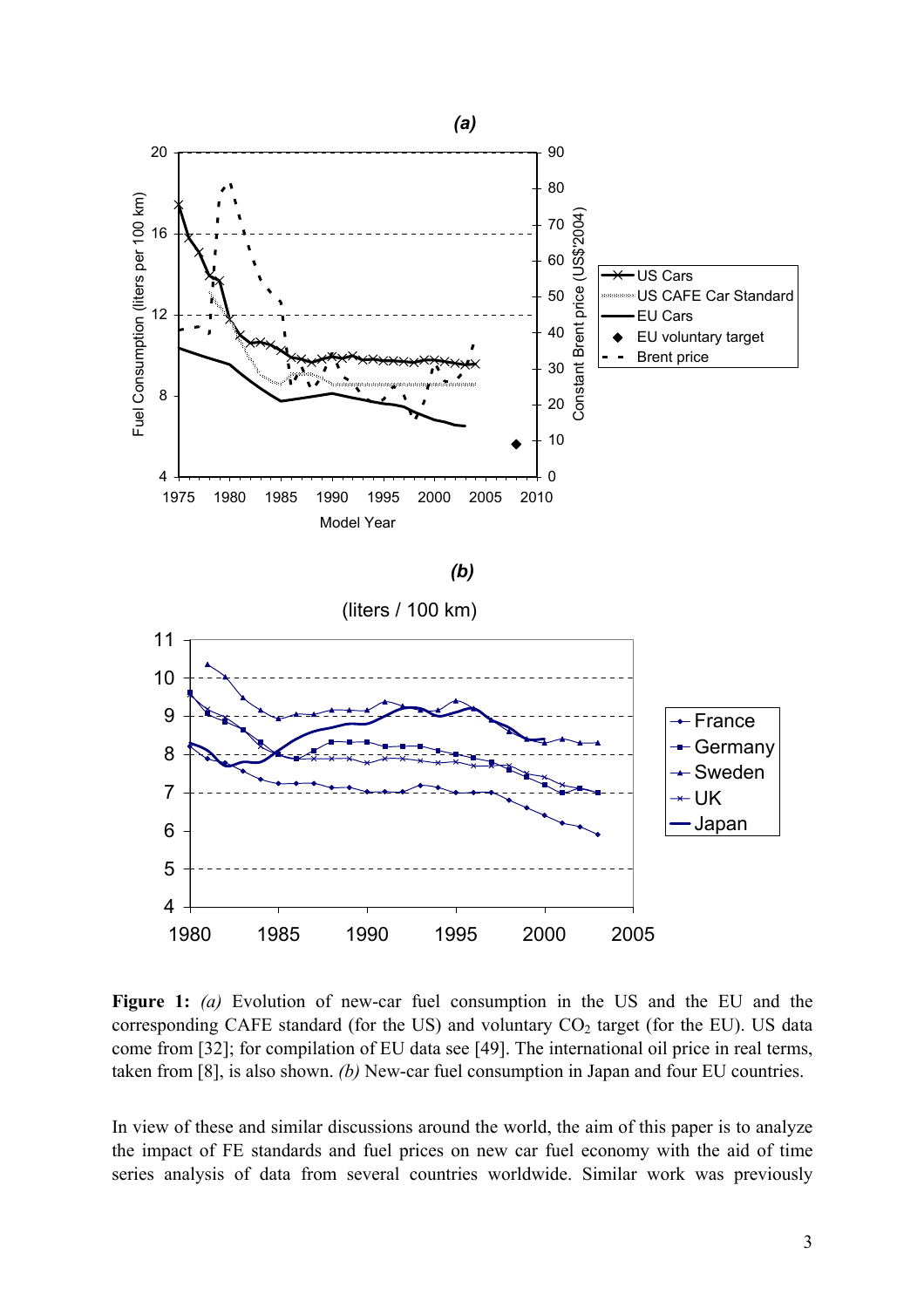undertaken by Espey [18], Johansson and Schipper [36], Storchmann [45], Greene [26], Gately [22] and Small and van Dender [44], but this paper extends previous analyses in several ways. First, it addresses new-car (instead of fleet-averaged) fuel economy, which is a variable that is easier to follow and is not compounded by assumptions on vehicle turnover rates. Second, it includes US data from 1975 to 2004, thus enriching the sample with periods of rising as well as falling oil prices and rising as well as stagnant CAFE standards. Third, it includes data from several world regions (North America, Europe, Japan and Australia); thereby it extends the discussion beyond the US and places results in the context of ongoing policy discussions worldwide.

The international analysis presented here has to rely on reduced form time series relationships as it cannot employ micro level data on the producer's side. The voluntary agreement that is in place in the EU does not include any requirements for individual automobile manufacturers, hence it is not possible to analyze this issue in Europe on the basis of simulations of a firm's behavior (such as many of the studies mentioned above). Nonetheless, the wide international and temporal coverage of the sample yields interesting and policyrelevant results.

# **2. Methodology**

Using fleet-average FE as the dependent variable complicates the analysis because this is a derived quantity influenced both by new-car fuel economy and the rate at which new cars enter the market. Fleet-average FE changes very slowly, hence it becomes difficult to discern the potential impact of a standard or a new technology; this was also the result of estimations of [18] and [36]. Conversely, fuel prices affect fuel consumption of both new and old cars, in the latter case through changes in vehicle utilization (i.e. distance traveled) or maintenance levels. This wider and direct impact of prices may conceal the influence of other factors and hence, as explained in the previous section, the effect of tighter FE standards or technical progress can only be identified if lagged values of the corresponding variables are included. Therefore, in order to examine the impact of FE standards without using a large number of lagged variables that may lead to a considerable loss of degrees of freedom, it is preferable to use new-car FE as a dependent variable.

It is reasonable to include fuel prices and FE standards as explanatory variables as these may be the two most important mechanisms that induce FE improvements. Income may also significantly affect fuel economy, although the direction may not be *a priori* obvious. Existing studies [11, 18, 22, 36, 45] provide conflicting evidence. The diversity of these findings implies that it is not simple to interpret the income effect: cars that consume more fuel may be bigger and more luxurious (positive income effect) or older and not technologically advanced (negative effect).

In physical terms, fuel consumption depends on the forces exerted on a vehicle while it is driven, the thermal efficiency of its engine and the mechanical efficiency of its power transmission system. Observable variables that could partly reflect these physical factors are the average mass or engine size and the maximum engine power of new cars, or the share of diesel cars in annual sales. Each variable, however, can only explain some of these effects on fuel consumption, so that none of them may be appropriate for our model. Besides these variables may be themselves a result of tighter FE standards, high fuel prices or technical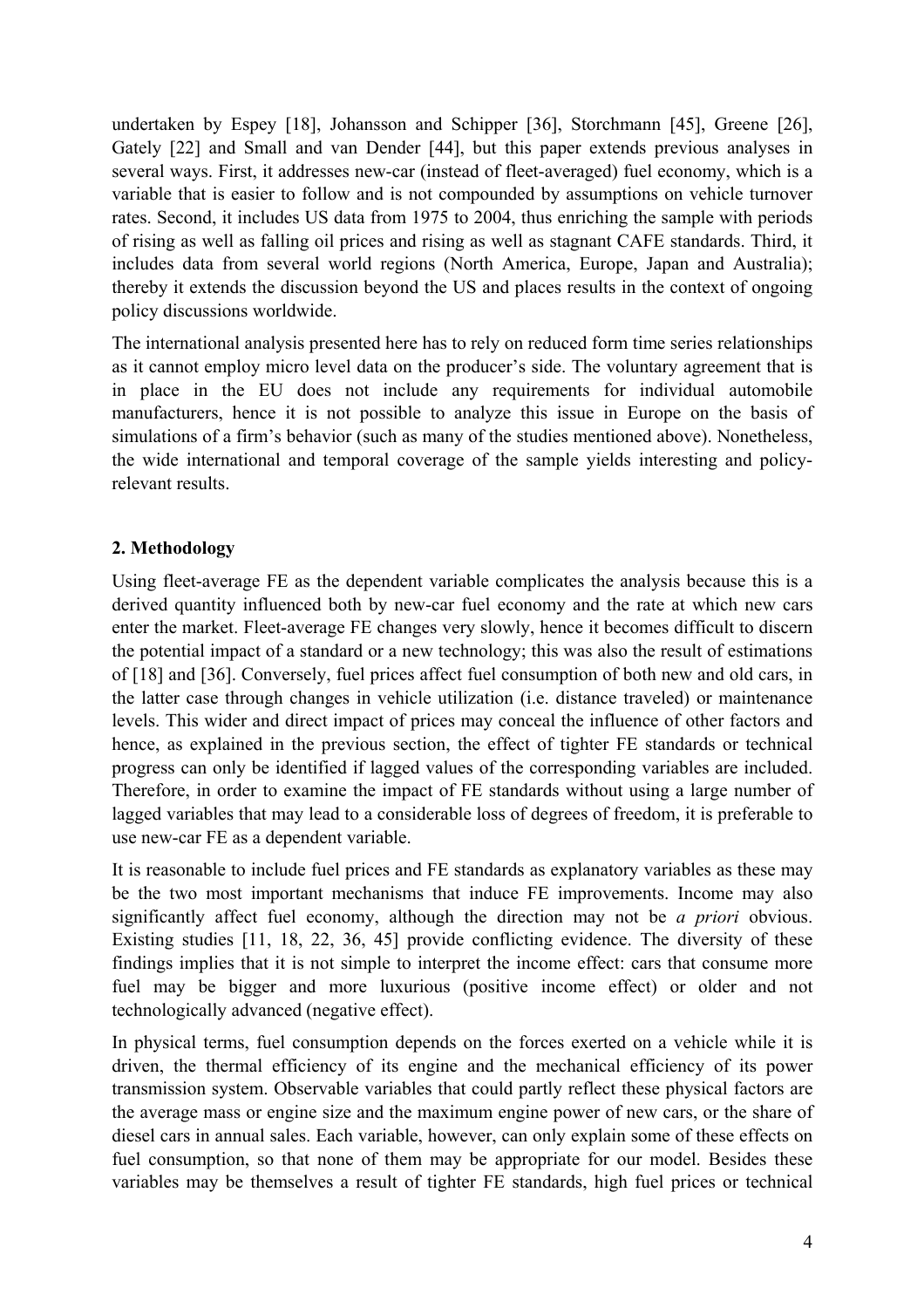progress rather than a cause of improved fuel economy; this means that they should not be treated as exogenous in the model. Therefore, it may be simpler and more appropriate to include a deterministic time trend in the model instead of these individual variables, which also exhibit an almost monotonous increase over time as shown in Figure 2.



**Figure 2:** Evolution of new vehicle attributes (average vehicle mass, maximum engine power and average engine size) *(a)* in the US and *(b)* in Europe. In each case the attributes of year 1975 are the basis (1975=100), and legends provide the actual figures for the base year. See Figure 1 for description of data sources.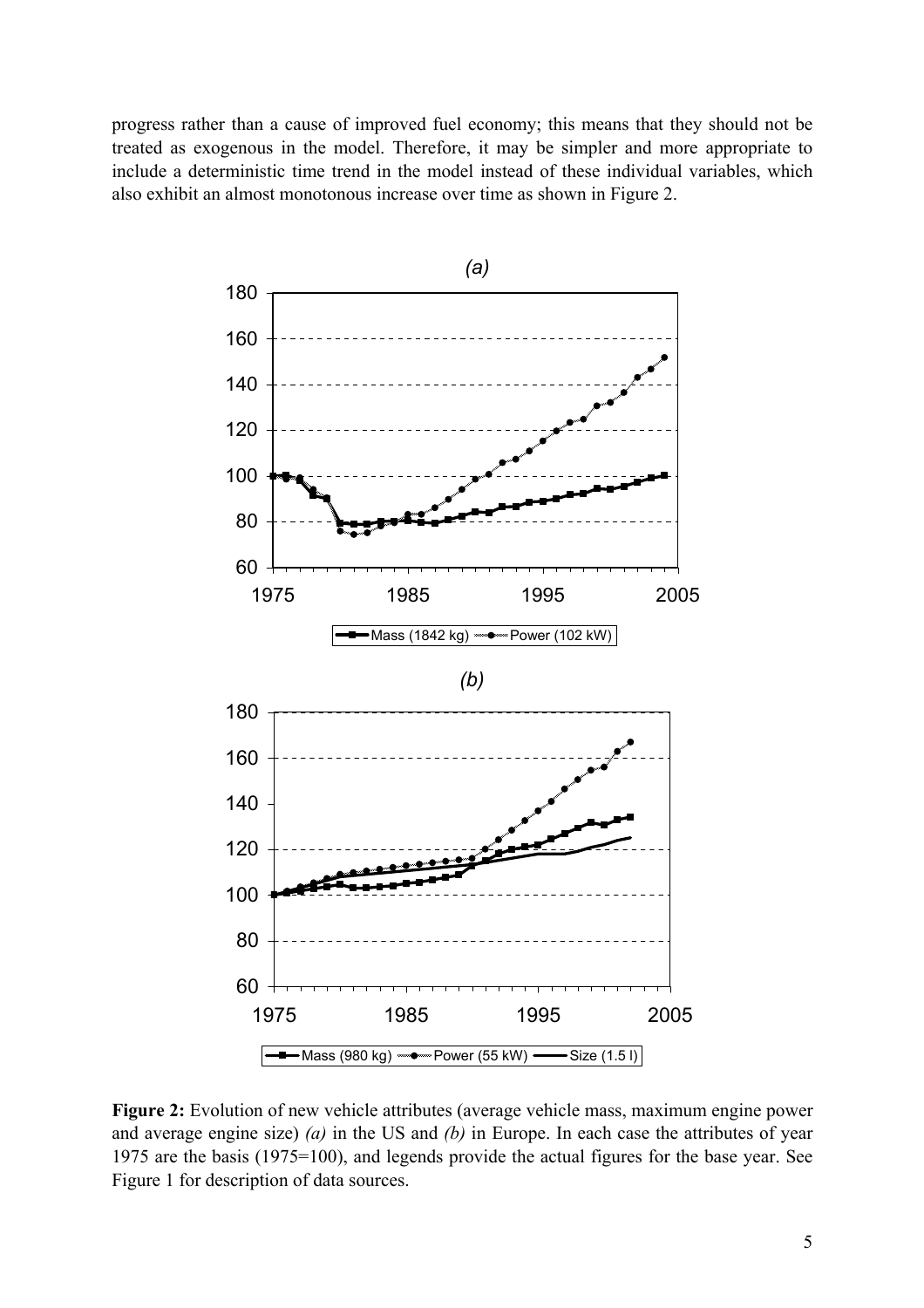Technical progress is another important and controversial aspect. In the context of this study, the inclusion of prices and FE standards means that price-induced and regulation-induced technical progress is captured by these two variables. In order to allow for the additional possibility of 'autonomous' fuel economy improvements, it is appropriate to use a deterministic time trend in the model. This means that the time trend is intended to capture this kind of technical progress as well as changes in consumer preferences as outlined in the previous paragraph – to the extent that they are not related to income.

Having selected the major explanatory variables, we applied the dynamic panel model described in equation (1). The autoregressive formulation of the dependent variable, applied also in [18] and [36], enables the identification of both short-run and long-run effects and is therefore useful for policy simulations:

$$
FC_{i,t} = \lambda \ FC_{i,t-1} + \alpha_1 \ t + \sum_{j=0}^{L} \alpha_{2,j} \ p_{i,t-j} + \alpha_3 \ STD_{i,t} + \alpha_4 \ INC_{i,t} + \nu_i + \varepsilon_{i,t}
$$
 (1)

where indices *i* and *t* denote cross-section (country) and time respectively.

All variables are expressed in natural logarithms. *FC* is average sales-weighted fuel consumption of new cars in liters per 100 kilometers  $(l/100 \text{ km})$ ,  $\lambda$  is the autoregressive coefficient of the dependent variable,  $\alpha_l$  is the time trend coefficient, *p* is real gasoline price expressed in Euros at 1995 prices per liter, *STD* is the level of the country-specific FE standard of that year, expressed in l/100 km, *INC* is real per capita GDP expressed in Euros at 1995 prices, and *ε* is a residual term that is independently and normally distributed with zero mean and constant variance. To account for lagged price effects, we selected a maximum lag length of *L=5* to allow for the possibility that consumer decisions on the fuel consumption of their new car are affected by price fluctuations over the last 5 years. In such a model the short-run effect of each variable is given by the values of the corresponding coefficients  $a_2$ through *α4*, while the long-run effect is given by the corresponding coefficients divided by *(1 λ)*.

#### **3. Data**

We were able to construct consistent time series for 18 countries. We thus built an unbalanced panel consisting of 20 cross-sections: the US (cars and light duty trucks separately), Canada (cars and light duty trucks separately), Australia, Japan, Switzerland and 13 EU countries – 384 observations in total. Table 1 provides more details of this panel.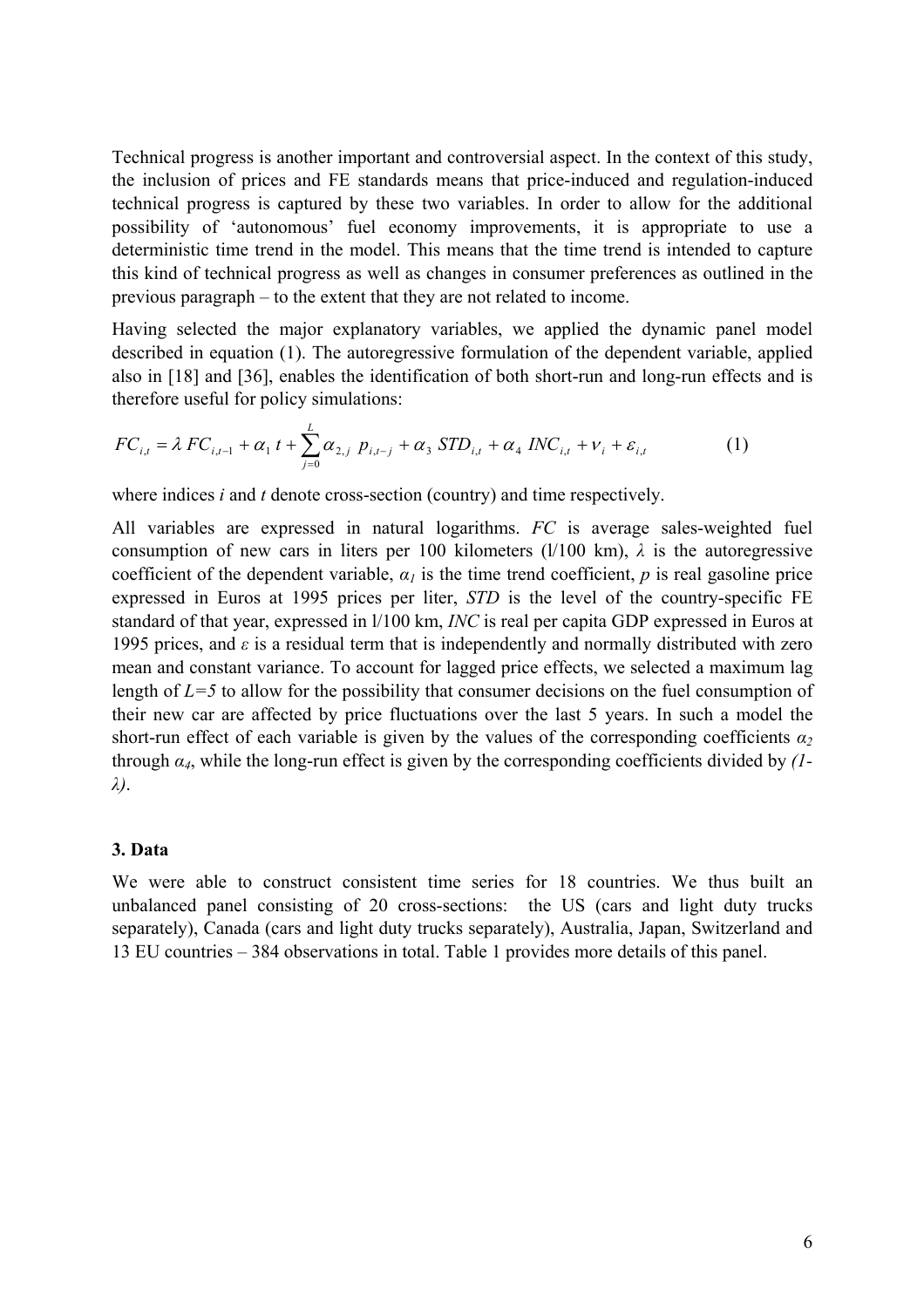| Country              | Vehicle category  | Sample period | Type of standards | <b>Enforcement type</b> | First decision for<br>the adoption of<br>standards/targets | First year of<br><i>implementation or</i><br>first target year |
|----------------------|-------------------|---------------|-------------------|-------------------------|------------------------------------------------------------|----------------------------------------------------------------|
| Australia            | Cars              | 1978-2002     | FE                | Voluntary               | 1978                                                       | 1978                                                           |
| Austria              | Cars              | 1980-2003     | CO <sub>2</sub>   | Voluntary               | 1998                                                       | 2008                                                           |
| Belgium              | Cars              | 1980-2003     | CO <sub>2</sub>   | Voluntary               | 1998                                                       | 2008                                                           |
| Canada               | Cars              | 1980-2003     | FE.               | Voluntary               | 1976                                                       | 1980                                                           |
| Canada               | Light duty trucks | 1980-2003     | FE                | Voluntary               | 1982                                                       | 1990                                                           |
| Denmark              | Cars              | 1995-2003     | CO <sub>2</sub>   | Voluntary               | 1998                                                       | 2008                                                           |
| France               | Cars              | 1980-2003     | CO <sub>2</sub>   | Voluntary               | 1998                                                       | 2008                                                           |
| Germany              | Cars              | 1980-2003     | CO <sub>2</sub>   | Voluntary               | 1998                                                       | 2008                                                           |
| Ireland              | Cars              | 1995-2003     | CO <sub>2</sub>   | Voluntary               | 1998                                                       | 2008                                                           |
| Italy                | Cars              | 1980-2003     | CO <sub>2</sub>   | Voluntary               | 1998                                                       | 2008                                                           |
| Japan                | Cars              | 1980-2000     | FE                | Mandatory               | 1995                                                       | 2010                                                           |
| Luxembourg           | Cars              | 1995-2003     | CO <sub>2</sub>   | Voluntary               | 1998                                                       | 2008                                                           |
| <b>Netherlands</b>   | Cars              | 1995-2003     | CO <sub>2</sub>   | Voluntary               | 1998                                                       | 2008                                                           |
| Portugal             | Cars              | 1995-2003     | CO <sub>2</sub>   | Voluntary               | 1998                                                       | 2008                                                           |
| Spain                | Cars              | 1995-2003     | CO <sub>2</sub>   | Voluntary               | 1998                                                       | 2008                                                           |
| Sweden               | Cars              | 1981-2003     | CO <sub>2</sub>   | Voluntary               | 1998                                                       | 2008                                                           |
| Switzerland          | Cars              | 1996-2004     | FE                | Voluntary               | 2002                                                       | 2008                                                           |
| United Kingdom       | Cars              | 1980-2003     | CO <sub>2</sub>   | Voluntary               | 1998                                                       | 2008                                                           |
| <b>United States</b> | Cars              | 1975-2004     | FE.               | Mandatory               | 1975                                                       | 1978                                                           |
| <b>United States</b> | Light duty trucks | 1975-2004     | <b>FE</b>         | Mandatory               | 1975                                                       | 1982                                                           |

**Table 1:** Overview of the sample used in the study.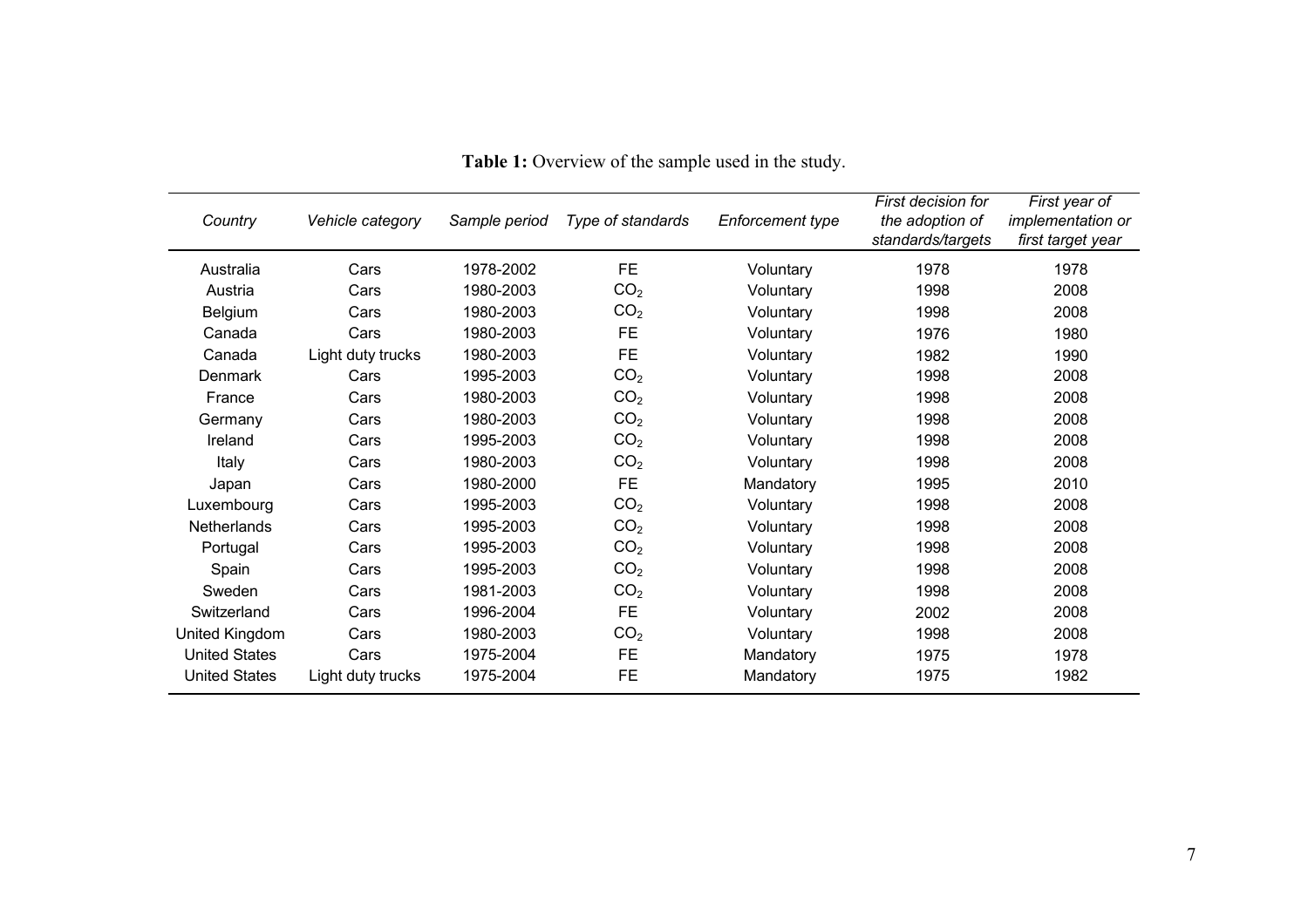We used information from the US Environmental Protection Agency [32] and the US Transportation Energy Data Book [12]; the IEA (see e.g. [34]; and additional material that is available on the World Wide Web<sup>[2](#page-7-0)</sup>); the European Commission ([14] and similar earlier documents reporting for years 1995-2004); the European Conference of Ministers of Transport [15]; Natural Resources Canada (various publications available on the World Wide Web<sup>3</sup>); the Japanese Automobile Manufacturers Association  $(JAMA)^4$  $(JAMA)^4$ ; the Association of Swiss Vehicle Importers [6]; and an international study [1]. Data on real GDP per capita were obtained by the EU Statistical Service [20] and fuel prices from the IEA [35].

Since some countries enforce FE standards while EU Member States apply  $CO<sub>2</sub>$ emission targets, some transformations were necessary in order to arrive at the common *STD* variable of equation (1); these are explained in detail in [51].

#### **4. Results**

 $\overline{a}$ 

Estimation of the dynamic model of equation (1) has to be treated with care. The presence of a lagged dependent variable among the regressors means that not only the OLS estimator but also the usual 'within' estimator is biased and inconsistent because the lagged endogenous variable is correlated to the error term [7]. One solution to this problem is to apply a two-stage least squares (2SLS) estimation, differencing the data and employing as an instrumental variable the level of the endogenous variable two periods lagged [2, 3]; [36] have applied this technique. Arellano and Bond [4] have proposed a generalized method of moments (GMM) procedure that is more efficient than the Anderson and Hsiao [2] estimator because it utilizes many more instruments by taking advantage of the orthogonality conditions that exist between lagged levels of the dependent variable and the disturbance term. We used this GMM estimator and report results in Table 2. The model was estimated for the whole sample as well as for two sub-samples comprising North American and European data respectively, since these are the regions whose data dominate in the whole sample. The hypothesis of no second-order autocorrelation in the residuals, which is fundamental for the consistency of the Arellano–Bond estimator, cannot be rejected.

<span id="page-7-0"></span><sup>&</sup>lt;sup>2</sup> See e.g. IEA's Energy Information Centre focusing on transport: http://www.iea.org/Textbase/subjectqueries/keyresult.asp?KEYWORD\_ID=4121.

<span id="page-7-1"></span><sup>&</sup>lt;sup>3</sup> See e.g. http://oee.nrcan.gc.ca/corporate/statistics/neud/dpa/handbook\_tran\_ca.cfm?attr=0.

<span id="page-7-2"></span><sup>4</sup> See http://www.jama.org/statistics/motorvehicle/sales/mv\_sales\_size1.htm.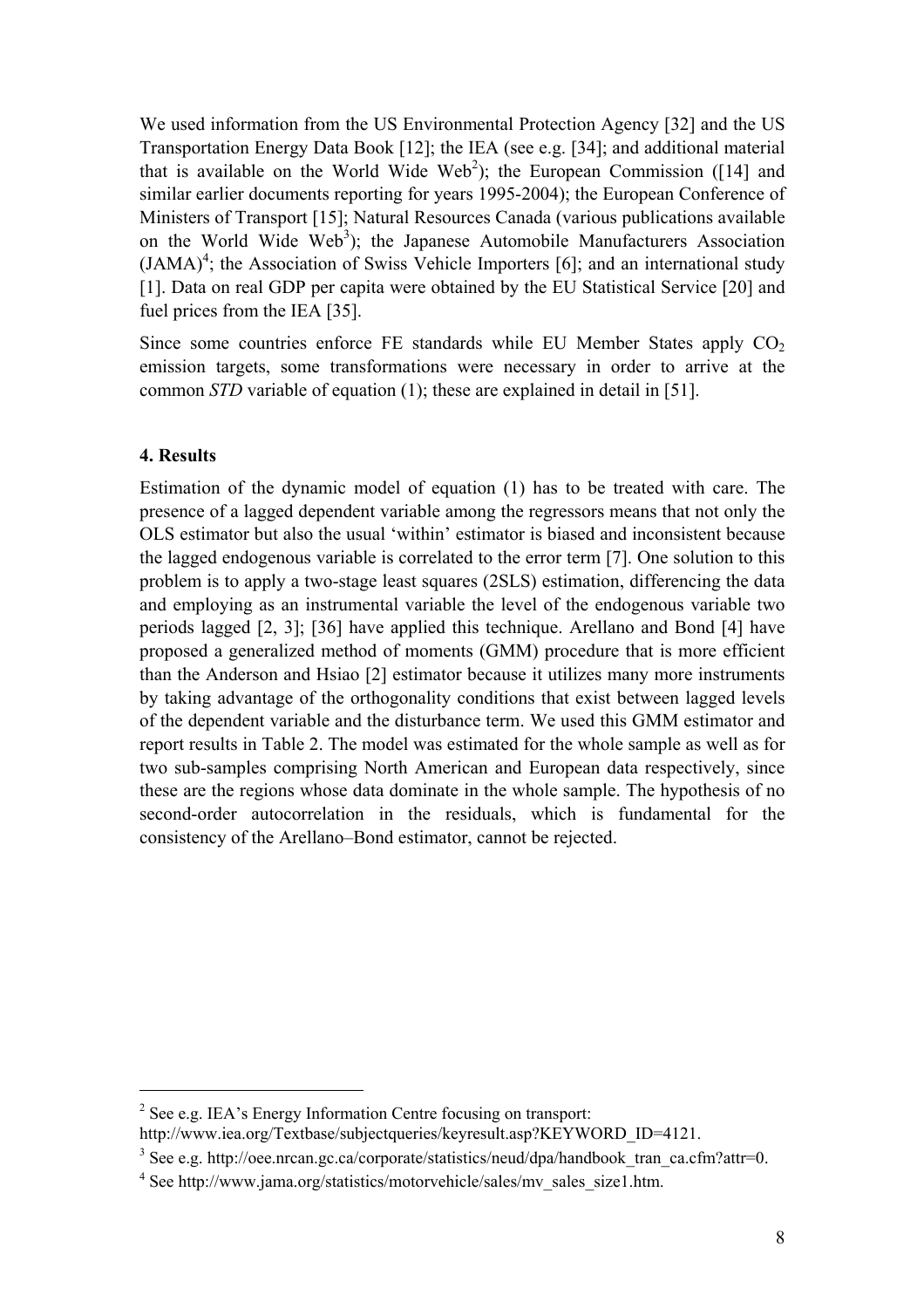| Countries  | Cross-<br>sections | Sample<br>size | λ                       | $\alpha_{1}$           | $\alpha_{2,0}$                | $\alpha_{3}$           | $\alpha$ <sub>4</sub>  | Autocorrel. |
|------------|--------------------|----------------|-------------------------|------------------------|-------------------------------|------------------------|------------------------|-------------|
| All        | 20                 | 339            | $0.709$ ***<br>[20.270] | $-0.001$<br>$-[1.350]$ | ***<br>$-0.080$<br>$-[6.580]$ | $0.135$ ***<br>[2.490] | $-0.004$<br>$-[0.130]$ | 0.636       |
| N. America | 4                  | 98             | $0.653$ ***<br>[9.180]  | 0.000<br>[0.160]       | $-0.094$ ***<br>$-[3.180]$    | $0.236*$<br>[1.770]    | $-0.009$<br>-[0.170]   | 0.649       |
| EU         | 13                 | 193            | $0.780$ ***<br>[26.760] | $-0.001$<br>$-[1.000]$ | $-0.043$ ***<br>$-[4.190]$    | $0.219$ ***<br>[3.760] | 0.015<br>[0.320]       | 0.426       |

**Table 2:** Regression results for equation (1).

Notes: See text for explanation of coefficients. Estimation was carried out with the Arellano and Bond [4] GMM procedure. *t*-statistics, calculated with heteroskedasticity and serial correlation robust standard errors, are shown in brackets. \*, \*\* and \*\*\* denote significance at 10%, 5% and 1% level respectively. The last column reports the probability of the Arellano-Bond test for second order serial correlation of the residuals.

Out of the five price lags included in equation (1) only current prices (lag order zero) were found to be significant, both in the whole sample and in the American and European subsets; this suggests that any longer term effects are captured by the autoregressive endogenous term. The autoregressive coefficient *λ* varies between 0.65 (for North America) and 0.78 (for Europe). This implies that between 22% and 35% of the long-term adjustment of fuel consumption due to prices, income and standards takes place in the first year. This quite high adjustment rate is expected because newcar FE is the dependent variable; in contrast, [18], using fleet-average FE, found a 6% annual adjustment.

The dynamic model allows us to distinguish between short-run and long-run effects. The short-run effects of standards and fuel prices are significant and range from 0.14 to 0.24 and from  $-0.04$  to  $-0.09$  respectively. Per capita income turns out to be insignificant in this equation, for the whole sample as well as for the American and European subsets. Long-term impacts of FE standards (i.e. the short-run coefficients divided by *1-λ*) vary between 0.46 (for the whole sample) and 0.99 (for North America), whereas long-term price effects range from –0.20 (for Europe) to –0.28 (for the whole sample). For US data alone (not shown in Table 2), the long-term price elasticity is estimated at  $-0.29$ , compared to the value of  $-0.22$  that Austin and Dinan [5] found on the basis of partial equilibrium analysis. Finally, in all cases the deterministic time trend was found to be statistically insignificant.

## **5. Policy implications**

The results from our econometric model can be used to provide answers to some policy questions which are at the center of related discussions worldwide.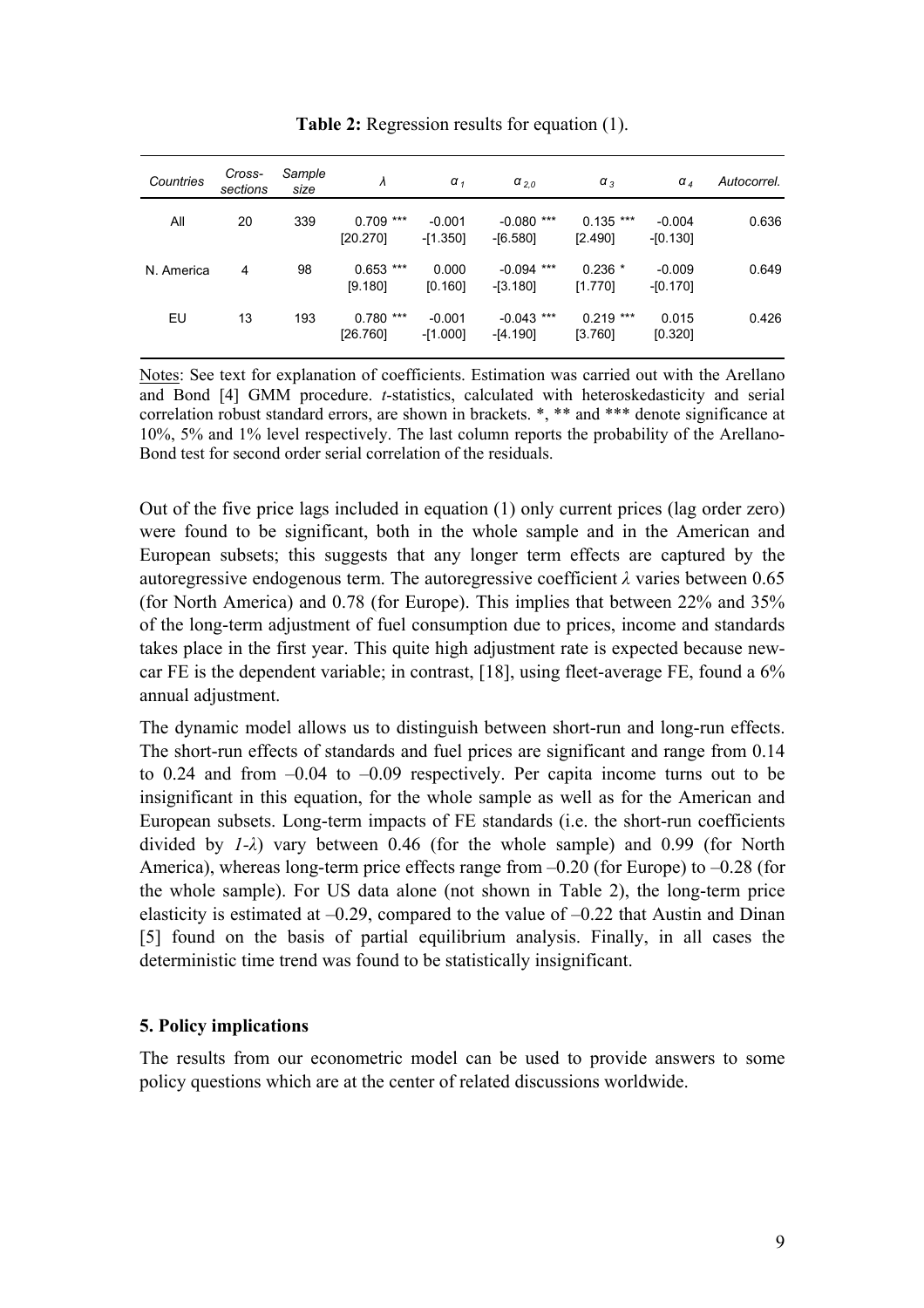## *Do fuel economy standards make a difference?*

Table 2 shows that FE standards enter significantly in equation (1), with coefficients that are higher (in absolute terms) than those of fuel prices, in the whole sample as well as in the North American and European sub-samples. This is already an indication that standards have indeed made a difference in the evolution of automobile fuel consumption.

In order to further examine whether the adoption of standards has been crucial for FE developments, we split the sample in 'pre-standard' and 'with standards' sub-samples for those cross-sections with available data. This is not possible with US data as the whole post-1975 period is under the 'with standards' regime [51]. Such a separation is possible, however, in Japan and 7 European countries (Austria, Belgium, France, Germany, Italy, Sweden and the UK), where available data cover the 'pre-standard' period 1980-1994 and the 'with standards' period from 1995 onwards (170 observations in total). Figure 1b shows the evolution of new-car fuel consumption in some of these countries.

Since data in these 8 countries can be split into periods with and without standards, it makes sense to test whether the adoption of standards should be viewed as a structural change in the data series. For the 'pre-standard' and 'with standards' periods as well as for the entire period, we re-estimated equation (1) minus the *STD* variable (since this is constant throughout the pre-standard period). We conducted these two regressions jointly for the 7 EU countries and Japan. We performed a Wald test and a Chow [10] test in order to examine the stability of the estimated coefficients. The null hypothesis of these tests is that of coefficient stability, meaning that there is no structural break in the series. Following the notation of equation (1), the null hypothesis of the Wald test is:

# *H*<sub>0</sub>:  $\lambda_{pre} = \lambda$ ;  $\alpha_{1pre} = \alpha_1$ ;  $\alpha_{2,0pre} = \alpha_{2,0}$ ;  $\alpha_{4pre} = \alpha_4$

where the *pre* index denotes the estimated coefficient for the pre-standard sample.

The Wald test for  $H_0$  gave a  $\chi^2(4)$ -statistic of 95.99, which corresponds to a *p*-value of 0.000 for the 8-country sample. Furthermore, the Chow test gave an F-statistic of 3.071, which, for 170 observations and 4 parameters, yields a *p*-value of 0.019. The rejection of the null hypothesis by both tests indicates a structural break in 1995: pre-1995 coefficients are different from those estimated for the whole sample period.

The above results seem to provide a clear indication that the adoption of FE regulations or similar voluntary targets has indeed made a difference in the evolution of automobile fuel economy over the years, and also to the evolution of total automobile fuel consumption. This finding does not imply that there are no better alternatives to FE standards but just that, *ceteris paribus*, fuel economy and total fuel use would have been worse without them.

#### *What would be the equivalent fuel price increase of tighter fuel economy standards?*

As already mentioned, the results in Table 2 indicate that the *STD* coefficient is higher in absolute terms than the price coefficients. In America, the absolute ratio of the *STD*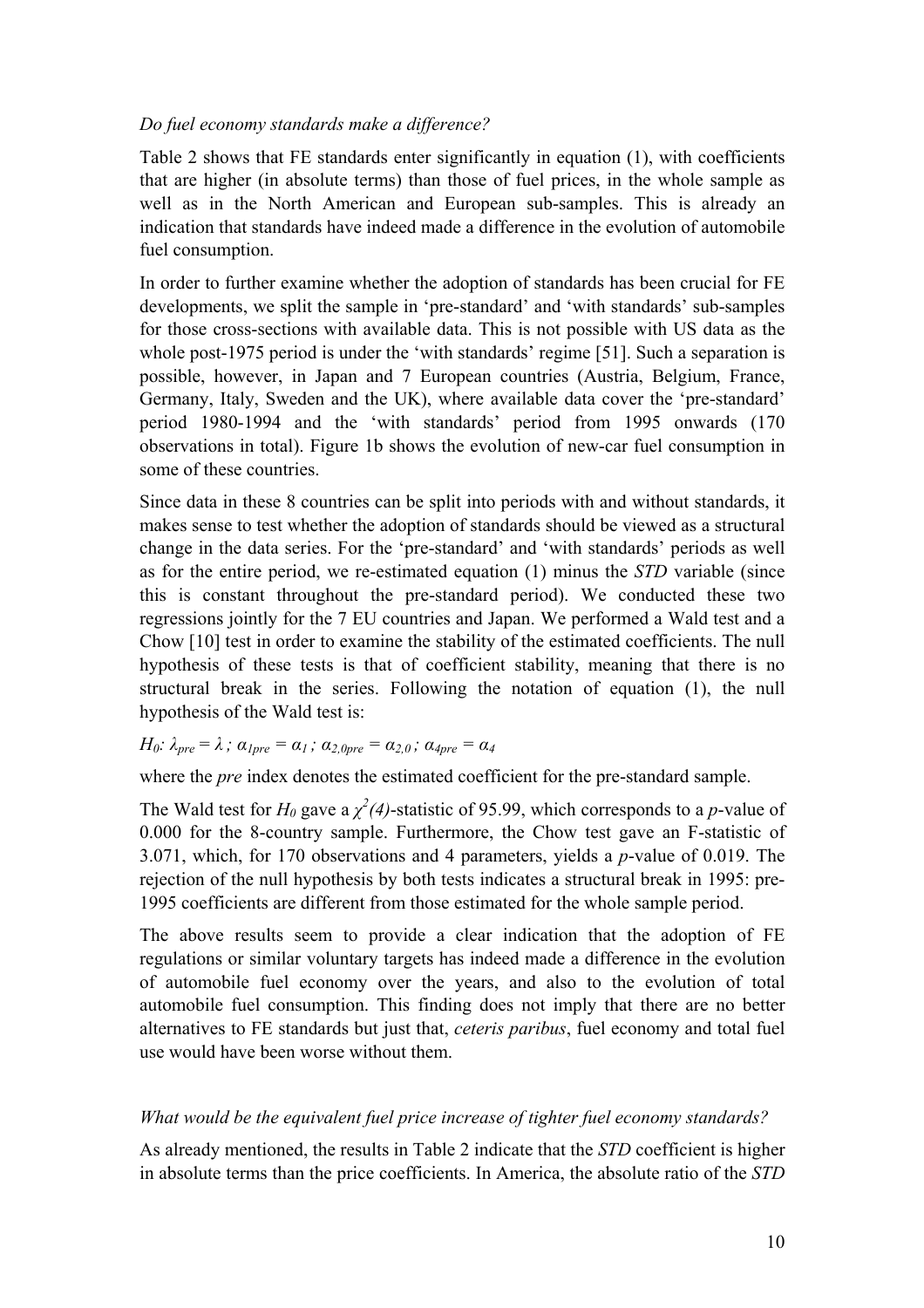coefficient to the price coefficient is 2.5; in Europe the corresponding ratio is 5.1. This means e.g. that a 20% lower (i.e. tighter) fuel consumption standard (expressed in liters per 100 km) might yield the same improvements in new-car fuel consumption as an increase in retail fuel prices of 50% in America and 102% in Europe. This implies that in Europe, where a target of new-car 120 g  $CO<sub>2</sub>/km$  is currently discussed for the year 2012 (a 25% decrease compared to about 160 g  $CO<sub>2</sub>/km$  realized in the year 2004), if standards are not to be tightened then retail fuel prices might have to double in order to have an equivalent effect.

Similarly, an increase of the current CAFE car standard of 27.5 mpg by 3 mpg, which is a 10% reduction in liters per 100 km, would be equivalent to increasing the gasoline price relative to the average US price in 2004 by 45 US cents per gallon (in 2004 prices). Assessing the long-run effect of the two policies (tighter standards vs. higher fuel taxes) on total fuel consumption, we estimated [51] that the fuel savings from a 10% increase in CAFE would be equivalently attained through a fuel price increase of 36 US cents per gallon (at 2004 prices); this figure is the same with that of Austin and Dinan [5], who reached this result with a different method.

## *How might new-car fuel economy evolve without stricter standards and at today's fuel prices?*

There are intense ongoing discussions in the EU regarding future  $CO<sub>2</sub>$  emission targets. Environmentalists and numerous analysts point to the need for adopting a 120  $g \text{CO}_2$ /km new-car mandatory target for the year 2012 or later, instead of the current voluntary industry commitment (which is unlikely to be fulfilled) to achieve 140 g  $CO<sub>2</sub>/km$  by 2008/2009. On the other hand, several European long-term energy and transport models assume that automobile fuel economy will continue to improve at fast rates (similar to those observed in Europe between 1995 and 2003) even without post-2010 FE regulations (see e.g. the review in [49]).

Observing the results for coefficient  $\alpha_l$  in Table 2, it is evident that the deterministic time trend of equation (2) is insignificant and almost zero, in the whole sample and in the American and European sub-samples alike. Note that this time trend is intended to capture the composite effect of 'autonomous' technical progress, i.e. progress that is not induced by high energy prices nor by FE standards, and other factors that are not explicitly addressed by the explanatory variables. Examples of such factors are changing consumer preferences in favor of diesel cars, which would reduce average fuel consumption, or expanded availability of safety equipment and other amenities, which would make a car heavier and more fuel consuming. Increasing consumer awareness, if any, would eventually be included in this time trend too.

Bearing this in mind, the observation that the time trend in equation (1) is almost zero does not mean that there has been no autonomous technical progress in vehicle fuel economy over the last 30 years, but rather that automotive technology advances in other fields and changing consumer preferences towards safer and more comfortable cars have canceled out any autonomous technical progress achieved during this period. The major policy implication of such a result is that, without stricter FE standards and at fuel prices around or below \$40–50 (in 2004 prices) per barrel, one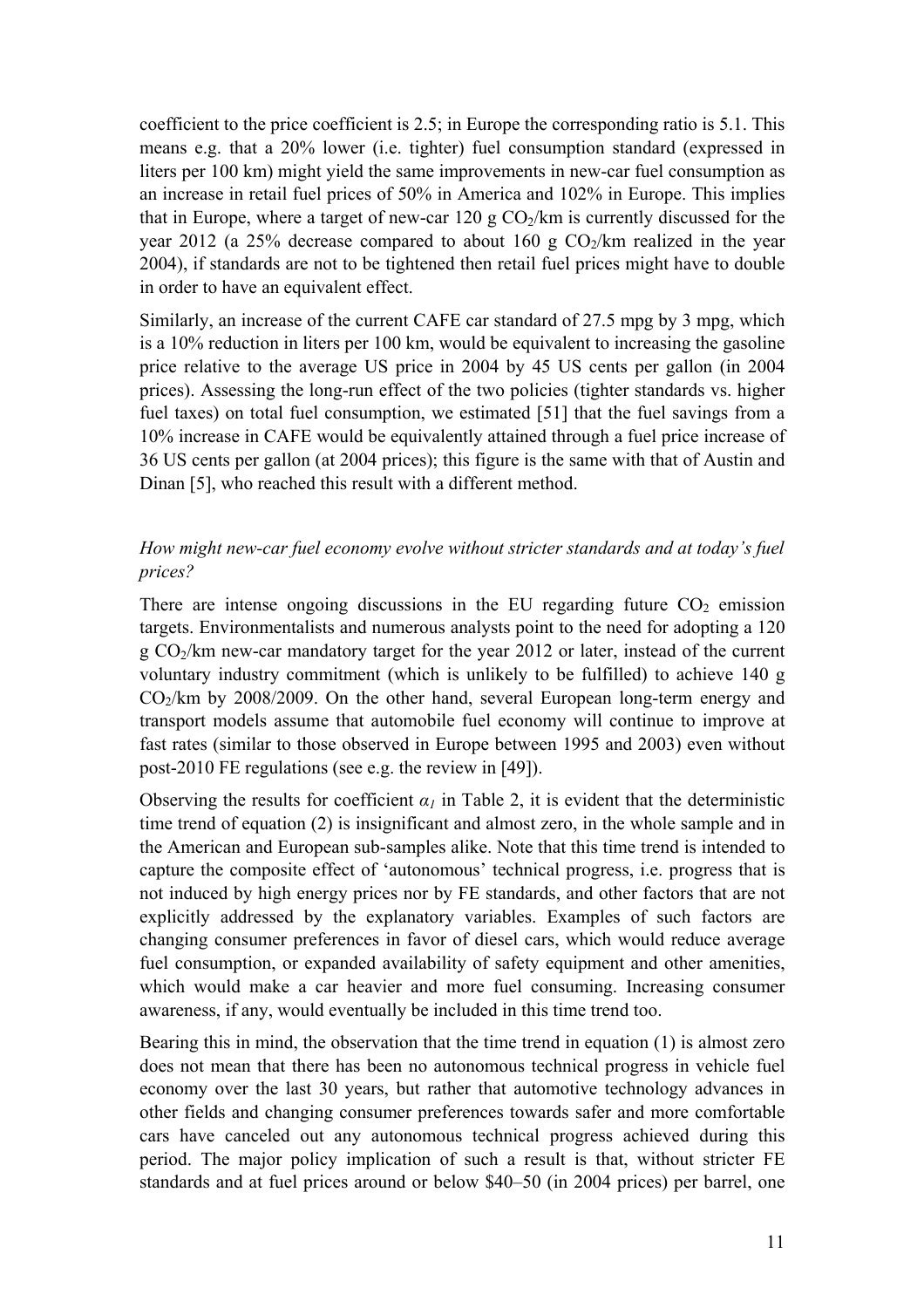should not expect any marked FE improvements in the future in the absence of major technological breakthroughs or an economic recession.

### *Are taxes always the most efficient measure?*

From an economic point of view, an externality is tackled most effectively by imposing an appropriate tax and letting the market work. As mentioned in the introductory section, according to some analysts consumer myopia is a reason that may render fuel taxation inefficient. Analyses like [5], [38] and others refute this finding and estimate that raising fuel taxes causes much lower welfare costs than regulatory options such as imposing FE standards. However, even if these studies are better representations of reality, they employ a partial equilibrium framework and do not account for the effects on those economic sectors that use fuel as an intermediate good, which may be significantly affected by e.g. a 20% increase in retail gasoline prices. Available general equilibrium analyses address the impact of one policy only: either that of tighter standards [46] or that of higher fuel taxes (a possible application of [25]). In the absence of comparisons of the cost of policies on the whole economy, the conclusion that raising fuel taxes is a clearly superior option may have to be treated with caution.<sup>5</sup>

Furthermore, an analyst should not overlook political aspects. The analysis of costs and benefits from tighter FE standards has mainly been performed in the US up to now, but the European scene is quite different. The European Union has decided to fulfill its commitment under the Kyoto protocol, which means that ever increasing transport  $CO<sub>2</sub>$  emissions must be curtailed. In this context, if the EU is to restrain greenhouse gas emissions from transport, it is highly unlikely that any country would be willing to double automotive fuel prices in order to achieve its environmental goals. Apart from the questionable economic rationale behind already existing fuel taxes [42], the political acceptance of a considerably higher fuel tax is not given [41, 48]. This means that, no matter how accurate the welfare calculations are, the political economy of higher taxes cannot be ignored as it may prove to be decisive for the success of policy measures. Therefore, while in the US a combination of higher gasoline taxes with an improved CAFE program may be a prudent solution, in Europe mandatory or voluntary standards may be the only way to proceed.

## **6. Conclusions**

 $\overline{a}$ 

To our knowledge, this study is the first one that attempts to explore econometrically the impact of automobile fuel economy regulations around the world and to compare it with the effect of fuel prices, including all countries that have implemented some

<span id="page-11-0"></span> $<sup>5</sup>$  Parry and Small [41] note that a higher gasoline tax in the US would hardly have any effect</sup> on production costs because only a very small fraction of gasoline is used for medium and heavy trucks. This argument obviously does not hold for Europe, where a higher fuel tax should be applied to gasoline and diesel alike as both fuels are used by private cars. This means that all enterprises using transportation fuel as an intermediate production input would be affected.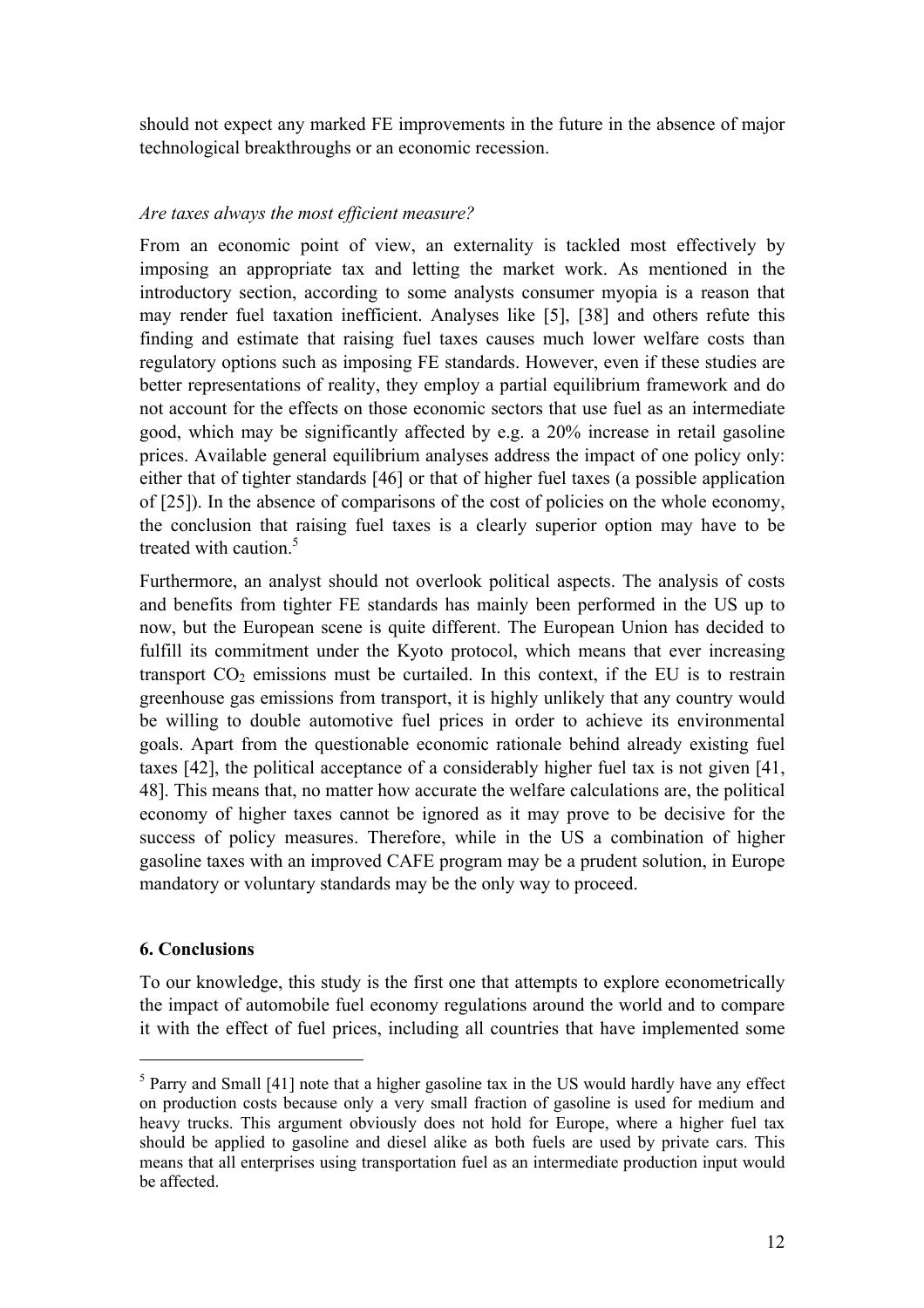type of FE standards for a substantial period of time. Using data from official sources, we built an unbalanced panel comprising 384 observations from 18 countries spanning a period between 1975 and 2003. We specified a reduced form dynamic panel model of FE and used the Arellano–Bond GMM estimator to obtain consistent and unbiased estimates of the parameters of interest. We found that the impact of a FE standard on new-car fuel consumption is more pronounced than that of a rise in fuel prices, which in principle should have been expected as standards (mandatory or voluntary) represent binding commitments for the automotive industry.

Based on these estimates, we addressed three important and topical policy issues. Firstly, there seems to be sufficient evidence that if there were no FE standards or targets in force, new-car fuel consumption would not have improved at the rates observed in recent years; as a result, transportation energy use would have increased more rapidly. Secondly, in order to avoid tightening FE standards by 10% in the US, one would have to raise fuel prices by 20% (or 36 US cents per gallon at 2004 prices) in order to attain the same fuel savings. In Europe, if standards are not to be tightened then retail fuel prices might have to double in order to attain the currently discussed target of 120 g  $CO<sub>2</sub>/km$  in the future. Thirdly, without higher fuel prices and/or tighter FE standards, one should not expect any marked improvements in fuel economy under 'business as usual' conditions. European policy makers might need to consider this issue carefully because some recent European studies tend to be optimistic in this respect.

Finally, we questioned whether raising fuel taxes leads indeed to the economically most efficient solution. In the US tighter FE standards and higher gasoline taxes need to be carefully examined against their welfare impact, and a combination of both policy options should not be excluded. Conversely, it is hardly possible to increase fuel taxes in Europe because of their already high levels. Moreover, as a tax increase would have to apply to both gasoline and diesel fuel in Europe, the effect of such a measure in the whole European economy has to be considered with great care.

#### **Acknowledgments**

The first author has conducted his part of the research in the framework of a Marie Curie Fellowship that he has received from the European Community within its Sixth Framework Programme. Views expressed in this article and remaining errors or omissions are the sole responsibility of the authors.

#### **References**

- 1. F. An, A. Sauer, Comparison of passenger vehicle fuel economy and greenhouse gas emission standards around the world, Report prepared for the Pew Center on Global Climate Change, Arlington, VA, 2005.
- 2. T.W. Anderson, C. Hsiao, Formulation and estimation of dynamic models using panel data, J. Econometrics 18 (1982) 47–82.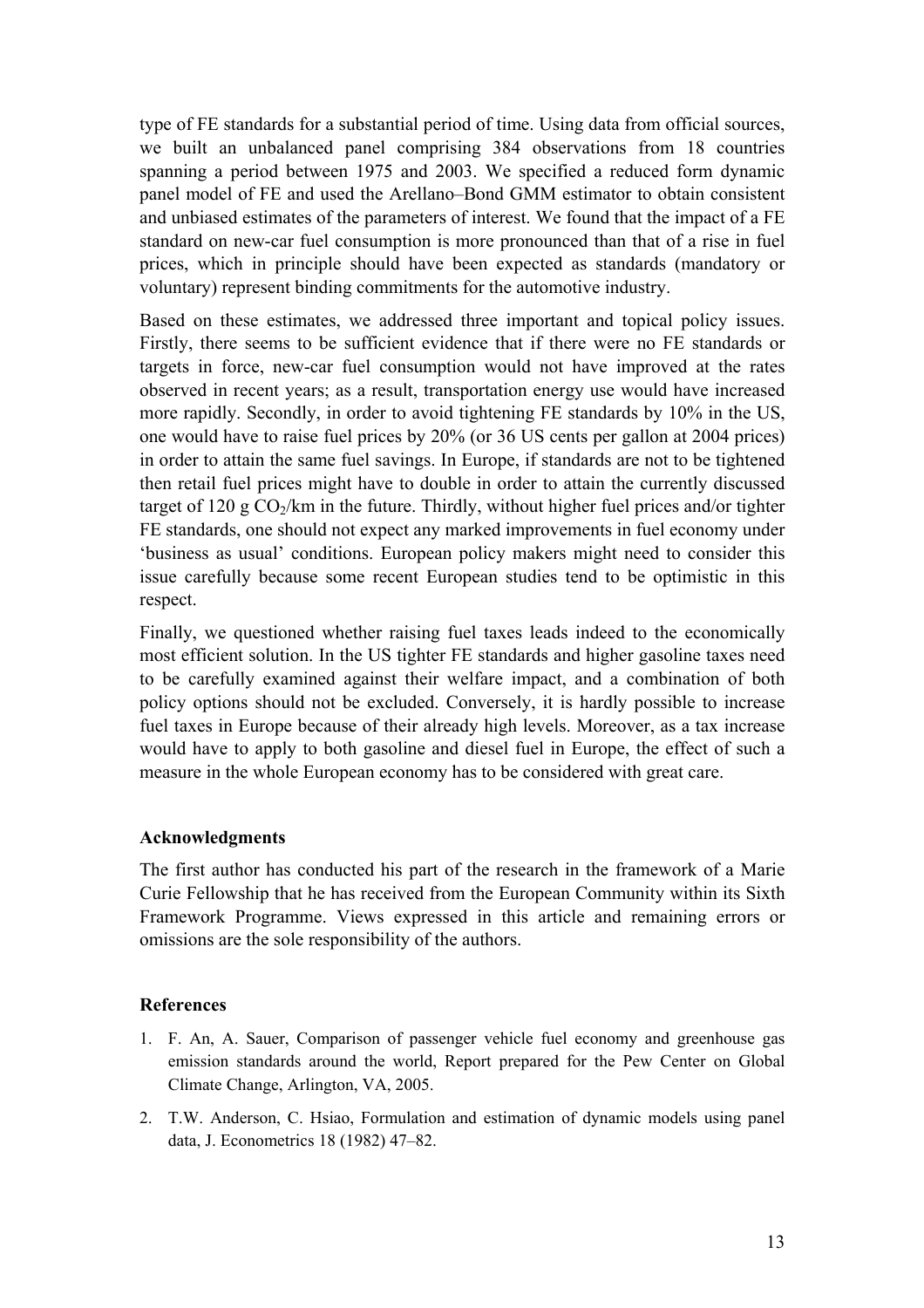- 3. M. Arellano, Α note on the Αnderson-Ηsiao estimator for panel data. Econ. Letters 31 (1989) 337–341.
- 4. M. Arellano, S. Bond, Some tests of specification for panel data: Monte Carlo evidence and an application to employment equations. Rev. Econ. Stud. 58 (1991) 277–297.
- 5. D. Austin, T. Dinan, Clearing the air: The costs and consequences of higher CAFE standards and increased gasoline taxes, J. Environ. Econom. Management 50 (2005) 562– 582.
- 6. Auto-Schweiz (Association of Swiss Vehicle Importers), 9. Berichterstattung im Rahmen der Energieverordnung über die Absenkung des spezifischen Treibstoff-Normverbrauchs von Personenwagen 2004, Bern, Switzerland, 2004 (in German and French). Also at http://www.auto-schweiz.ch/data/Bericht2004.pdf.
- 7. B.H. Baltagi, Econometric Analysis of Panel Data, John Wiley and Sons, 2001.
- 8. BP Statistical Review of World Energy, London, June 2005.
- 9. E. Bratberg, S. Tjøtta, T. Øines, Do voluntary international environmental agreements work?, J. Environ. Econom. Management 50 (2005) 583–597.
- 10. G.C. Chow, Tests of Equality between Sets of Coefficients in Two Linear Regressions, Econometrica 28 (1960) 591–605.
- 11. C.A. Dahl, Demand for Transportation Fuels: A Survey of Demand Elasticities and Their Components, J. Energy Lit. 1 (1995) 3–27.
- 12. S.C. Davis, S.W. Diegel, Transportation Energy Data Book: Edition 24, Report ORNL-6973, Oak Ridge National Laboratory, Oak Ridge, TN, 2004.
- 13. EC (European Commission), Commission recommendations on the reduction of  $CO<sub>2</sub>$ emissions from passenger cars, Official Journal of the European Communities, Nos L 40/49-13.2.99, L 100/57-20.4.2000 and L 100/55-20.4.2000. Also at http://europa.eu.int/comm/environment/co2/co2\_agreements.htm
- 14. EC (European Commission), Monitoring of ACEA/JAMA/KAMA Commitment on CO2 Emission Reductions from Passenger Cars, Working Paper COM(2005) 269 final, Brussels, 2005. Also at

http://europa.eu.int/comm/environment/co2/co2\_monitoring.htm

- 15. ECMT (European Conference of Ministers of Transport), Monitoring of CO<sub>2</sub> Emissions from New Cars, Document No. CEMT/CM(2003)10, Paris, March 2003.
- 16. EEA (European Environment Agency) The European environment State and outlook 2005, State of Environment report No 1/2005, Copenhagen. Also at http://reports.eea.eu.int/state\_of\_environment\_report\_2005\_1/en/tab\_content\_RLR.
- 17. EIA (US Department of Energy, Energy Information Administration), Annual Energy Outlook 2006, DOE/EIA-0383(2006), Washington, DC, 2006.
- 18. M. Espey, Watching the fuel gauge: An international model of automobile fuel economy, Energy Econ. 18 (1996) 93–106.
- 19. Eurostat (European Statistical Service), Energy and Transport in Figures, Statistical pocketbook, Luxembourg, 2005.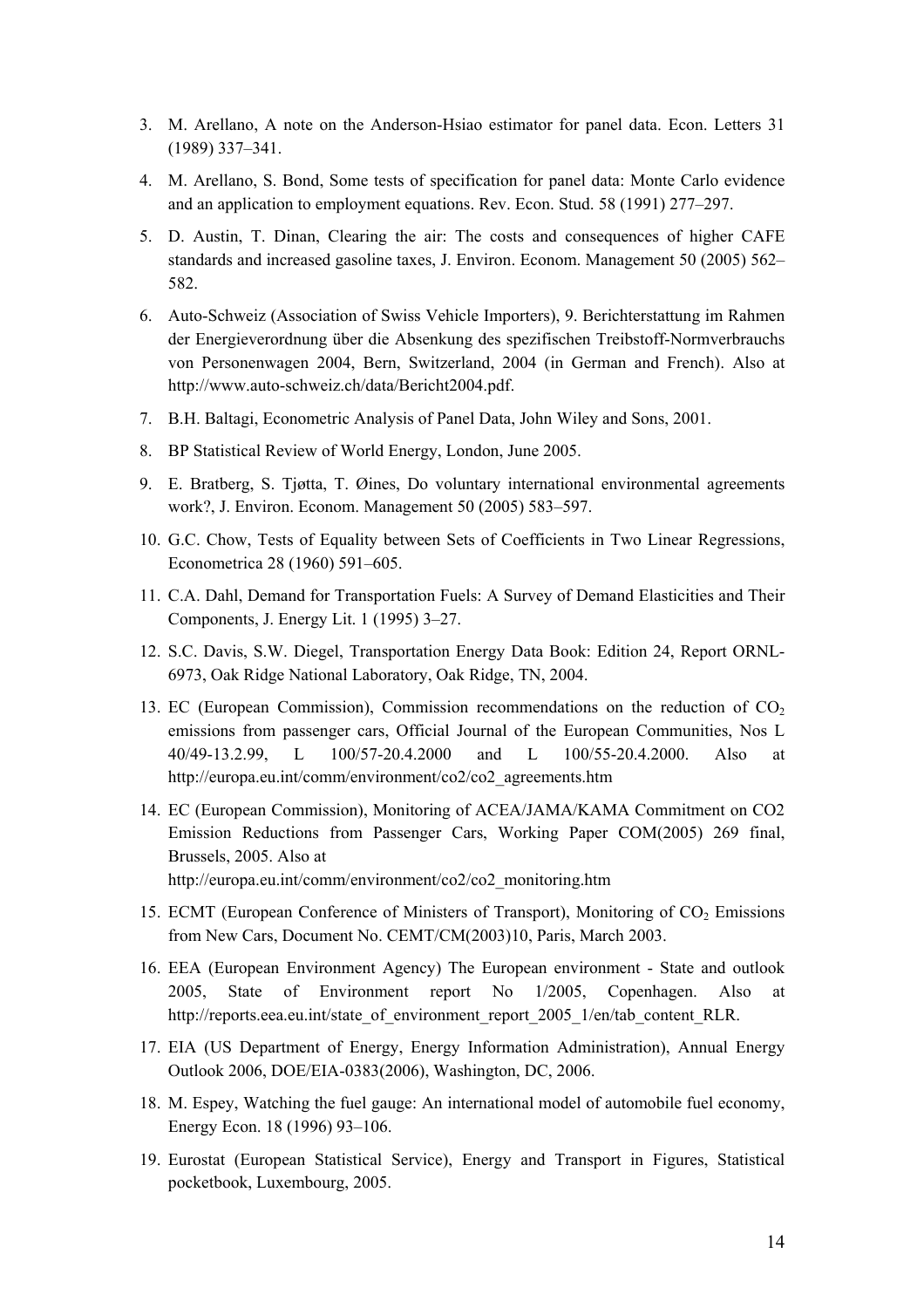- 20. Eurostat, NewCronos database. Available on CD-ROM and on the World Wide Web, Luxembourg, 2006.
- 21. L. Fulton, G. Eads, IEA/SMP Model Documentation and Reference Case Projection, Paris, France, 2004. Also at http://www.wbcsd.org.
- 22. D. Gately, Imperfect Price-Reversibility of U.S. Gasoline Demand: Asymmetric Responses to Price Increases and Declines, Energy J. 13 (1992) 179–207.
- 23. A. Glazer, C. Lave, How Regulations Can Succeed Where Taxes Do Not: An Examination of Automobile Fuel Efficiency, Working Paper Public Economics 9406002, EconWPA, 1994.
- 24. P. Goldberg, The effects of the Corporate Average Fuel Efficiency standards in the US, J. Ind. Econ. XLVI (1998) 1–33.
- 25. L.H. Goulder, R.C. Williams III, The substantial bias from ignoring general equilibrium effects in estimating excess burden, and a practical solution, J. Polit. Economy 111 (2003) 898–927.
- 26. D. Greene, CAFE or price? An analysis of the effects of federal fuel economy regulations and gasoline price on new car MPG, 1978-89, Energy J. 11 (1990) 37–57.
- 27. D. Greene, Why CAFE Worked Energy Policy 26 (1998) 595–613.
- 28. D.L. Greene, J.R. Kahn, R.C. Gibson, Fuel Economy Rebound Effect for U.S. Household Vehicles, Energy J. 20 (1999) 1–31.
- 29. D.L. Greene, J.-T. Liu, Automotive fuel economy improvements and consumers' surplus, Transp. Res.: Part A: Pol. Practice 22A (1988) 203–218.
- 30. D.L. Greene, P.D. Patterson, M. Singh, J. Li, Feebates, rebates and gas-guzzler taxes: a study of incentives for increased fuel economy, Energy Policy 33 (2005) 757–775.
- 31. J.M. Griffin, C.T. Schulman, Price Asymmetry in Energy Demand Models: A Proxy for Energy-Saving Technical Change? Energy J. 26 (2005) 1–21.
- 32. K.H. Hellmann, R.M. Heavenrich, Light-Duty Automotive Technology and Fuel Economy Trends: 1975 Through 2004, Report EPA420-R-04-001, US Environmental Protection Agency, Ann Arbor, Michigan, 2004. Also at http://www.epa.gov/otaq/fetrends.htm.
- 33. H. Huntington, A Note on Price Asymmetry as Induced Technical Change, Energy J. 27  $(2006)$  1–7.
- 34. IEA (International Energy Agency), Saving Oil and Reducing  $CO<sub>2</sub>$  Emissions in Transport – Options and Strategies, Paris, France, 2001.
- 35. IEA (International Energy Agency), Energy Prices and Taxes, Paris, France, 2005.
- 36. O. Johansson, L. Schipper, Measuring the long-run fuel demand of cars, J. Transp. Econ. Pol., September 1997, 277–292.
- 37. P. Kågeson, Reducing  $CO<sub>2</sub>$  Emissions from New Cars, Progress Report, European Federation for Transport and Environment, Brussels, 2005. Also at http://www.te.nu/Article90.html